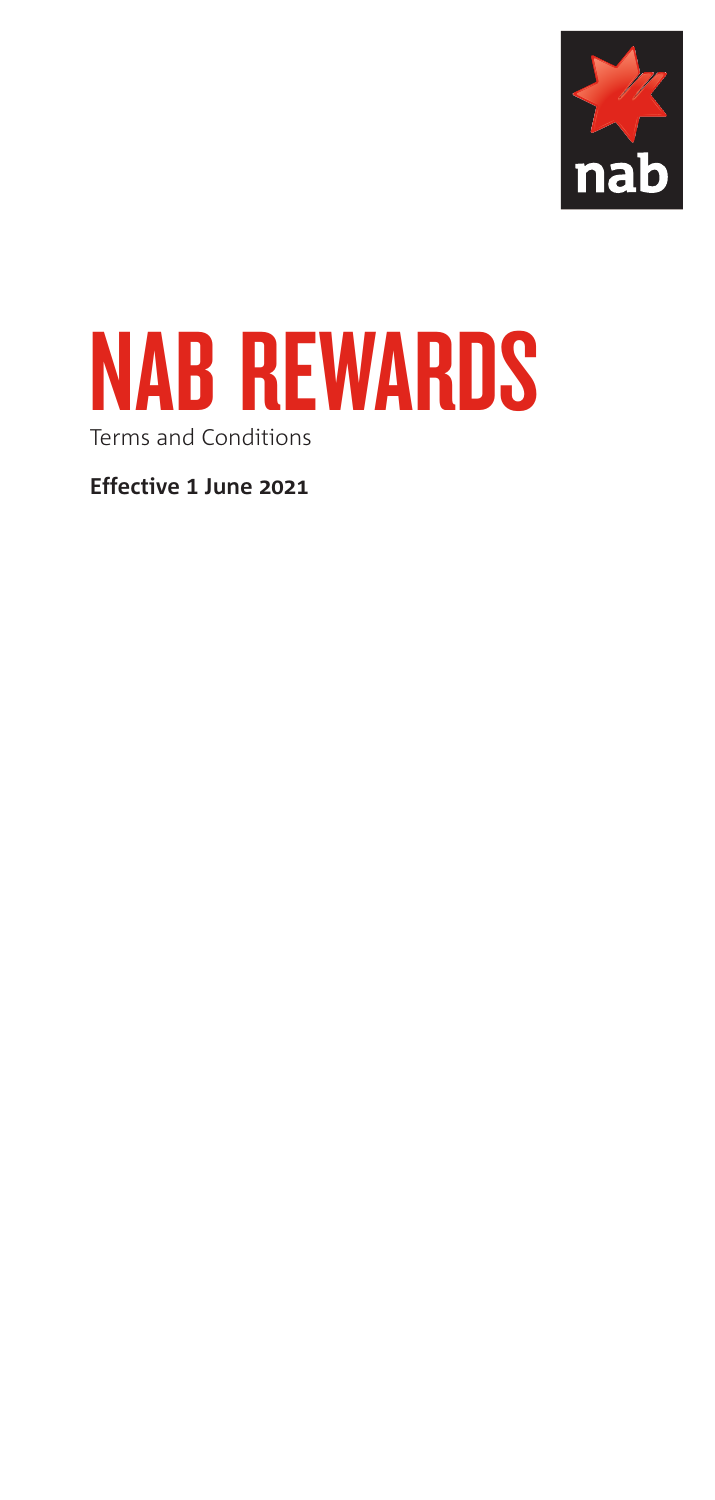# 1. What's the purpose of this document?

- <span id="page-1-0"></span>(a) These terms and conditions explain how you can earn Points using your Rewards Card Account and how you can claim Rewards.
- (b) Please make sure you read these terms and conditions before the Rewards Card Account is used. If you have any questions just Call Us.
- (c) Some words described in clause 21 have a particular meaning in these terms and conditions. Those words are capitalised throughout these terms and conditions.
- (d) You are taken to have agreed to these terms and conditions when you or a Cardholder first use a Card or a Rewards Card Account.

## 2. Our promise to you

We will act reasonably and fairly towards you, taking into account your and our respective interests. That includes whenever we are:

- (a) considering any request you make;
- (b) deciding whether to give our consent or to exercise a right, discretion or remedy; or
- (c) setting any conditions for doing any of those things.

It's worth noting that even if we don't make a decision or do something straight away, we may still do so later on. This includes where we delay or defer doing so, or we temporarily waive a requirement.

## 3. Points and how you can earn them

#### 3.1 What are Points?

<span id="page-1-1"></span>(a) Points and Bonus Points aren't property and don't have any monetary value except to the extent specifically provided for by a Reward. They can't be redeemed for cash, except to the extent set out in these NAB Rewards Terms and Conditions. They can only be redeemed for Rewards under these terms and conditions - see clauses [10](#page-7-0) and [11.](#page-8-0)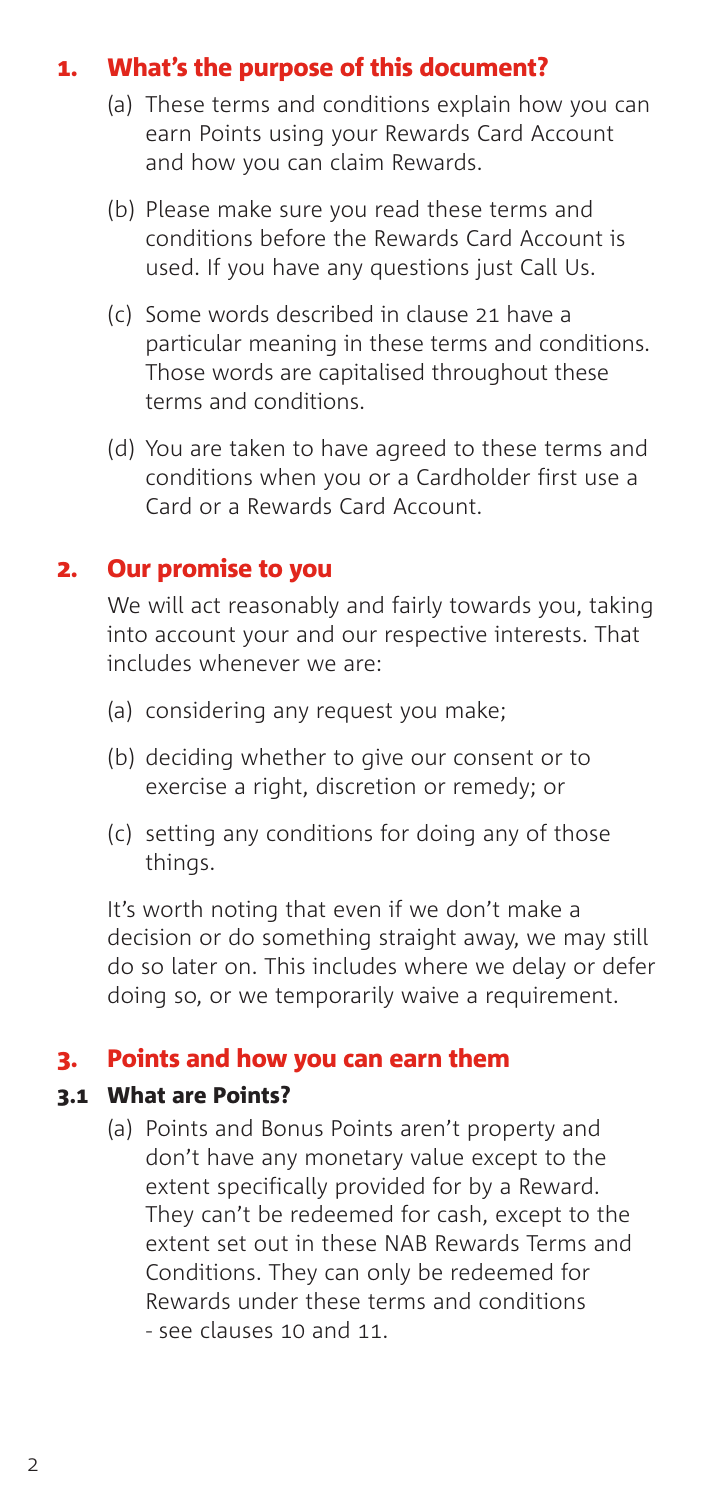(b) Points are awarded for each eligible transaction debited to your Rewards Card Account (clause [6](#page-3-0) describes transactions that don't earn Points). You may also be awarded Bonus Points under clause [4.](#page-2-0)

#### 3.2 How you earn Points

- (a) You earn Points once these terms and conditions apply and as long as your Rewards Card Account is Open and Active - see clause [1.](#page-1-0)
- (b) Points are earned for each whole \$1.00 of the value of each eligible transaction (including GST), rounded to the nearest dollar, shown on your Monthly Card Statement. The number of Points allocated per \$1.00 depends on the type of Card you have. We will provide you this information in writing when we provide these terms and conditions and this information is also available on nab.com.au. This includes the FAQs available on the NAB Rewards Store. You can check the FAQs for current information at any time. See clause [20](#page-19-0) for how we will let you know about any changes to the number of Points allocated.

#### 3.3 Can Cardholders earn Points?

Cardholders other than you do not earn Points in their own right but may accumulate Points to your Points Balance.

# 3.4 Can I sell or transfer Points?

You cannot sell Points, but if you have a Business Rewards Card Account you can transfer Points under clause [13.](#page-12-0)

## 4. How do you earn Bonus Points?

<span id="page-2-0"></span>Special promotions offered from time to time by us or a Bonus Points Provider may allow you to earn Bonus Points. The conditions applying to Bonus Points will be provided at the time of the promotion.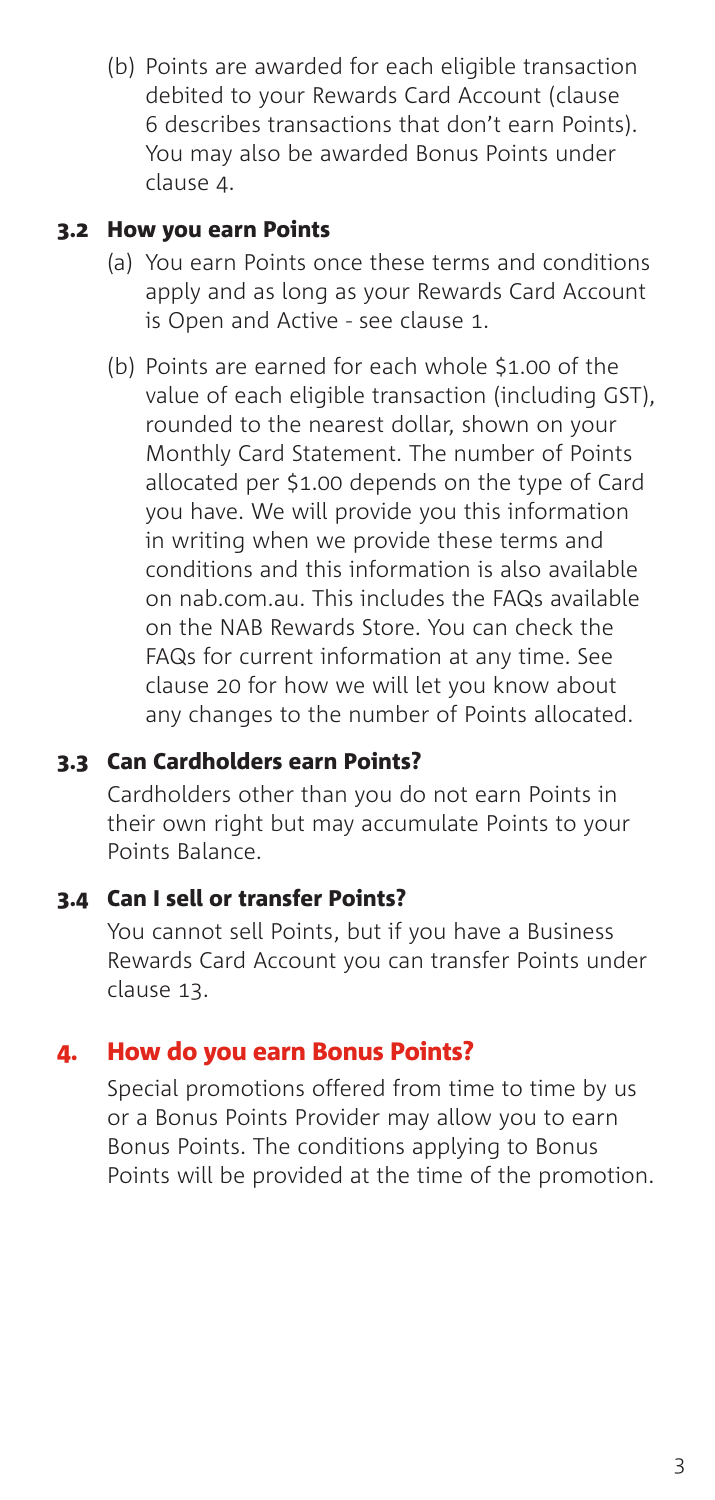## 5. What Points are included in your Points Balance?

Your Points Balance includes:

- (a) Points awarded for eligible transactions debited to your Rewards Card Account (for example, when you or a Cardholder purchase goods that are eligible transactions using a Card and charged to your Rewards Card Account; and
- (b) Bonus Points awarded in accordance with special promotions.

# 6. What transactions don't earn Points?

<span id="page-3-0"></span>There are some transactions which can be made using your Card which won't earn Points because they aren't eligible. They are:

- (a) cash advances (which include bills paid over the counter at a bank, financial institution or post office, and the purchase of travellers cheques);
- (b) bank fees, charges and interest (including any GST payable on any of these) applicable to your Rewards Card Account or use of the Card or to NAB Rewards;
- (c) Government fees and charges;
- (d) for a Personal Rewards Card Account, transactions where the Card is used to make payments to the Australian Taxation Office (ATO);
- (e) balance transfers, except where Bonus Points may be earned under a special promotion specifically for balance transfers;
- (f) where a Card is used to access linked transaction accounts;
- (g) purchase of foreign exchange or travellers cheques and money orders;
- (h) for a Personal Rewards Card Account, transactions we decide are wholly or partly for business purposes;
- (i) unauthorised purchases for which you are not liable; and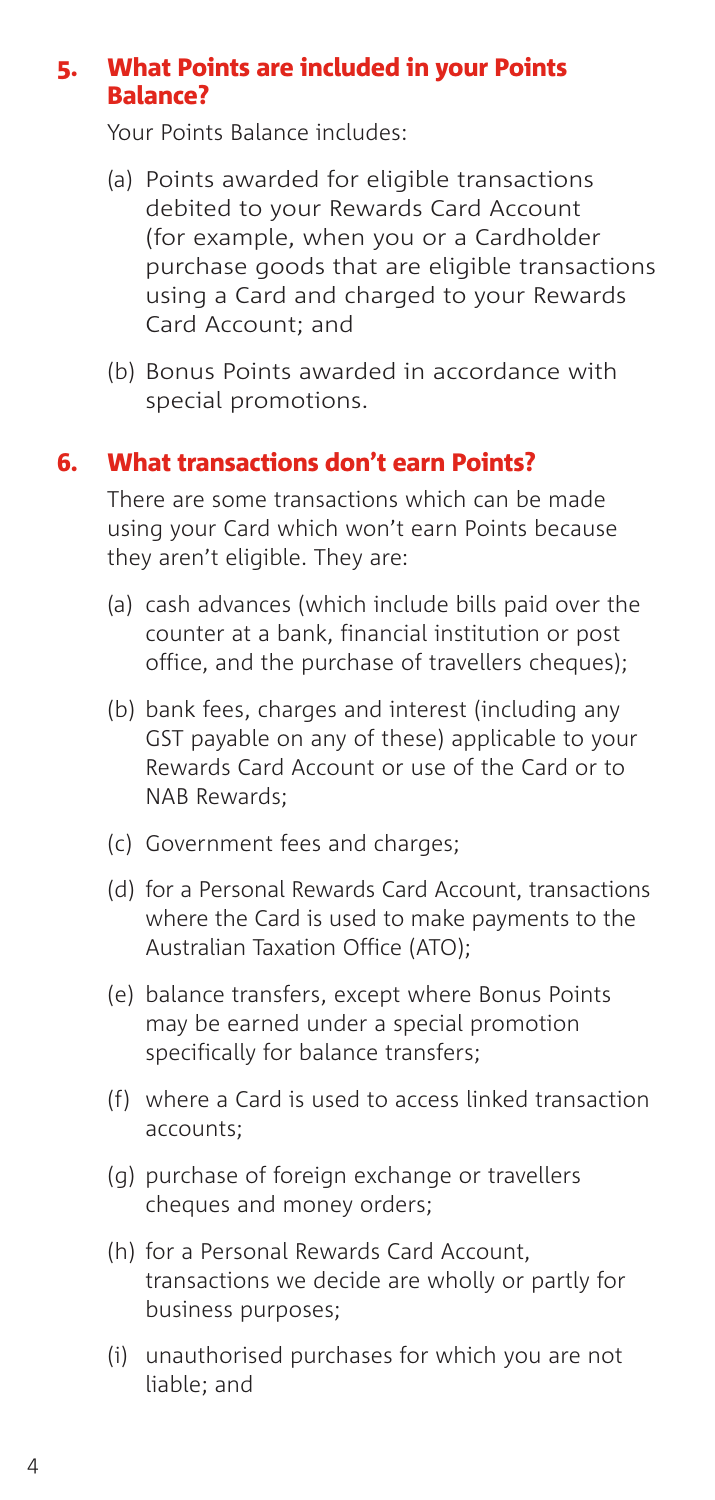(j) transactions for gambling and gaming purposes (examples include purchase of lottery tickets purchases of gaming chips or tokens and online gambling).

# 7. What reduces your Points Balance?

# 7.1 Things you do

Your Points Balance is reduced when:

- (a) you (or someone authorised by you under clause [10.1](#page-7-1)) use your Points to claim a Reward. The oldest Points in your Points Balance will be deducted first when a Reward is claimed. See clause [11](#page-8-0) for Rewards; or
- (b) your Points expire see clause [12.](#page-12-1)

# 7.2 Things we will do

We will reduce your Points Balance where:

- (a) there is a refund or reimbursement for a transaction previously charged to your Rewards Card Account and a credit is processed to the same Rewards Card Account. This may happen for a number of reasons but usually for returned goods or services;
- (b) there is a charge back to your Rewards Card Account under your Reward Card Account Terms and Conditions (for example, when you dispute a transaction charged to your Rewards Card Account that results in a credit to your Rewards Card Account);
- (c) there have been unauthorised transactions on your Rewards Card Account for which you are not liable;
- (d) Points were incorrectly allocated to your Points Balance; or
- (e) we reasonably suspect you or a Cardholder have behaved fraudulently in connection with NAB Rewards and you are not entitled to Points earned.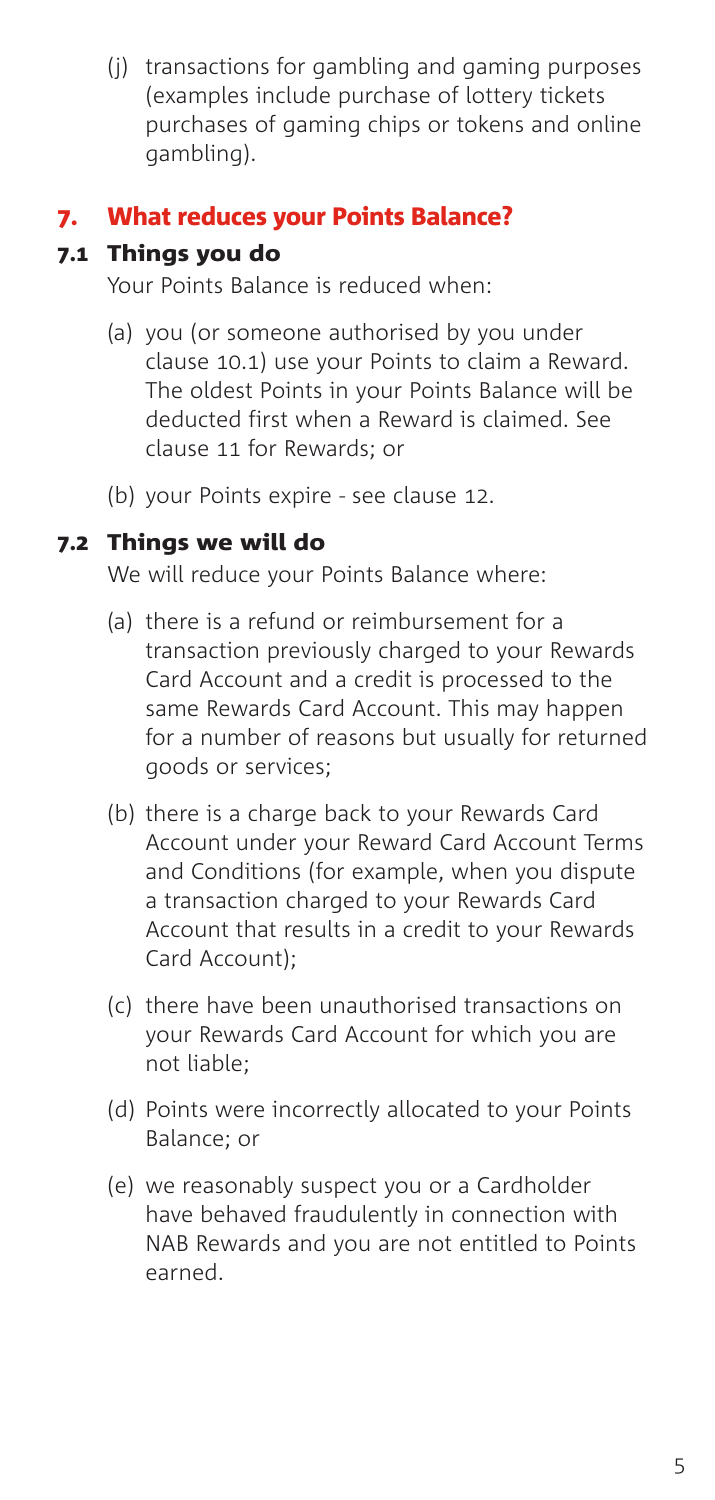When this happens the Points Balance will be reduced by the Points value of the credit amount or adjustment. The Points value will be calculated using the rate at which Points are allocated for transactions to your Rewards Card Account at the time the credit amount or adjustment was processed by us.

## 7.3 Things we may do

We may reduce your Points Balance to the extent an eligible transaction:

- (a) results in the credit limit on the Rewards Card Account being exceeded; or
- (b) is debited against credit funds in the Rewards Card Account.

The Points value for the adjustment will be calculated using the rate at which Points are allocated for transactions to your Rewards Card Account at the time the credit amount or adjustment was processed by us.

# 8. How do you keep track of your Points?

You can track your Points through a range of options by:

- (a) accessing the NAB Rewards Store to see:
	- (i) your Points Balance; and
	- (ii) any Points which are due to expire in the next 3 months; or
- (b) looking at your monthly Rewards Statement. This shows any activity on your Points Balance in the period covered by the Rewards Statement and if you have any Points due to expire in the following month. This statement will be sent monthly to your email address last provided to us. You can Call Us to change your email address.

Your Points Balance will reflect the Points earned on eligible transactions. It may take up to 10 Business Days for Points earned on eligible transactions to appear on the NAB Rewards Store. The processing of Bonus Points will appear according to the terms and conditions of the applicable promotion.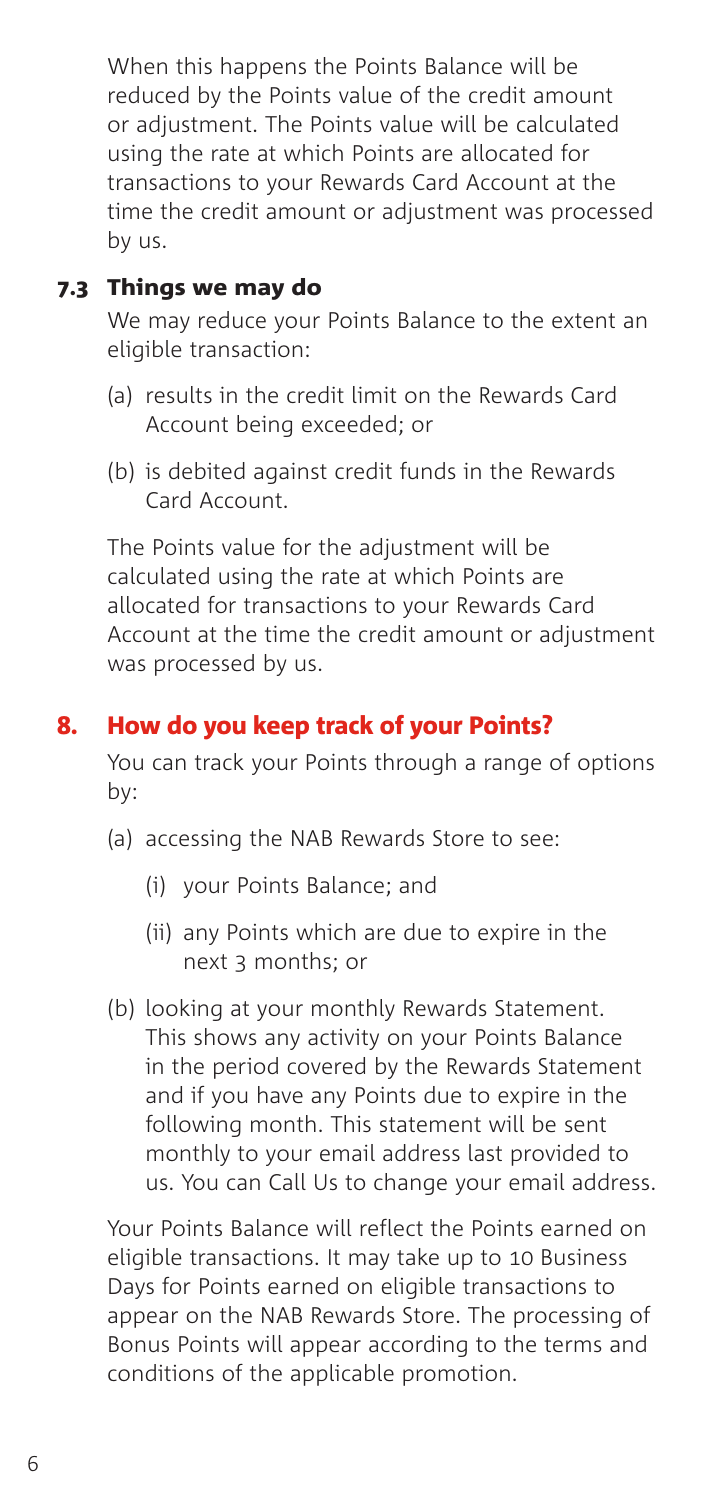# 9. What are Rewards?

- <span id="page-6-0"></span>(a) The Rewards available for redemption and the number of Points required to redeem a Reward at any time are set out on the NAB Rewards Store. You can view these at any time. Different Rewards may be available for different Card types - for example, if the Card is Signature or Classic.
- (b) You can only claim Rewards which are currently available on the NAB Rewards Store. Rewards are subject to availability, substitution or cancellation. At any time and without prior notice we may change the Rewards available by withdrawing, limiting, modifying or cancelling the continued availability of a Reward or the number of Points required to obtain a particular Reward.
- (c) In addition to these terms and conditions, Rewards may be subject to some special terms. They are set out in clause [11](#page-8-0) below and may also appear on the NAB Rewards Store or in other promotional material. These special terms may be imposed by us or the Rewards Provider.
- (d) Clause [14](#page-13-0) explains how our responsibility in connection with these Rewards Providers is limited.
- (e) This is subject to the supplier's approval for a return or exchange. The supplier does not have to accept a return or exchange for change of mind.

 We will accept a return from a member when the item is damaged, faulty, for warranty claims or an incorrect item has been sent to the member.

 In the instance that a return is accepted, the points credited back to the account will expire after 30 days.

 after you place your request for a Reward, you can't:

- (i) return the Reward and receive a Points credit to your Points Balance;
- (ii) exchange the Reward or receive any consideration, including for cash; or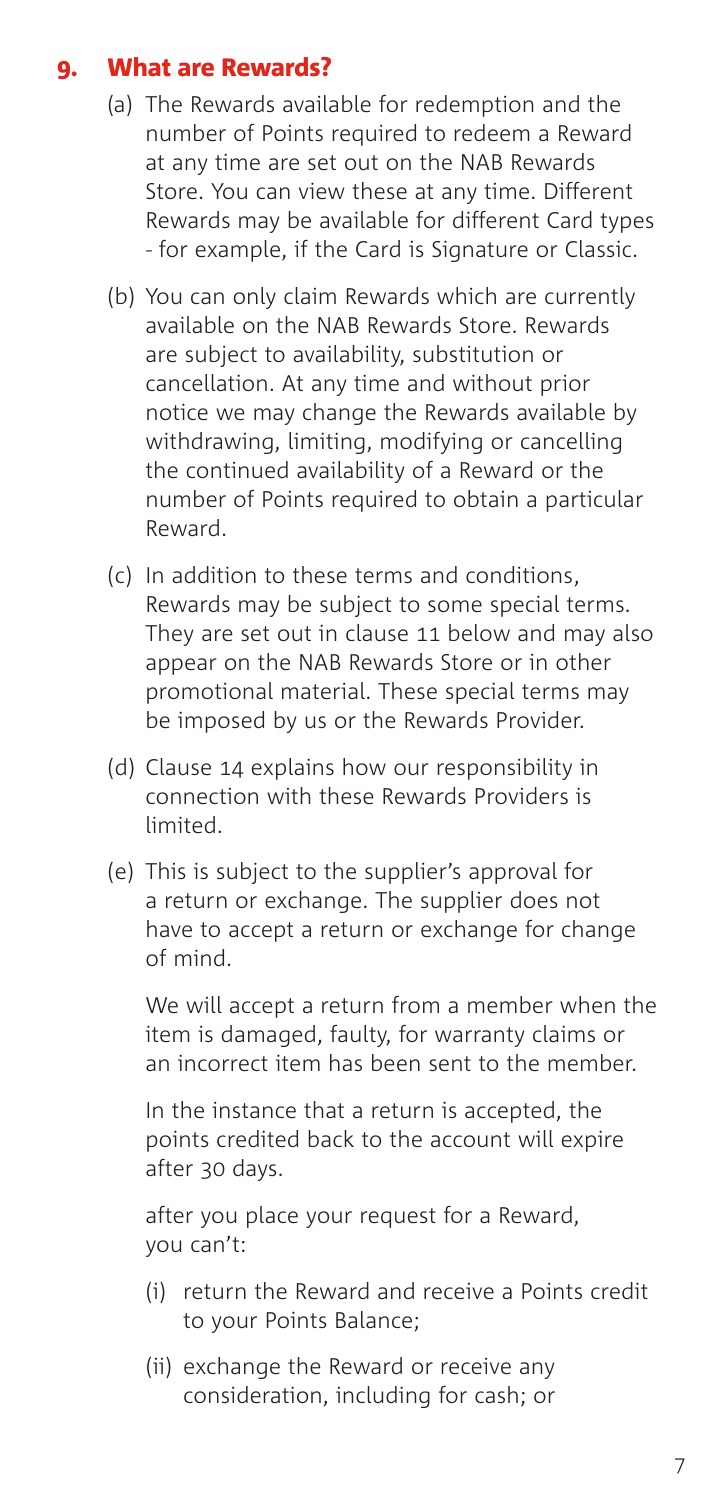- (iii) replace the Reward for the same or another Reward if the Reward is lost or stolen or otherwise destroyed after it is delivered to you. This applies to all Rewards, including e-vouchers and gift cards.
- (f) Physical Rewards:
	- (i) will only be delivered to an address in Australia; and
	- (ii) will not be delivered to a PO Box address.
- (g) Except if we are negligent or fraudulent, if someone other than you claims a Reward under clause [10.1](#page-7-1), these terms and conditions apply as if you had claimed the Reward.

## 10. How do you claim your Rewards?

#### 10.1 Who can claim a Reward?

<span id="page-7-1"></span><span id="page-7-0"></span>Your Points Balance can be used to claim a Reward by:

- (a) you when you Call Us to claim the Reward;
- (b) you and any person able to access the NAB Rewards Store and who is authorised to operate your Rewards Card Account via NAB Internet Banking or NAB Connect using an additional NAB ID issued to you under the terms of that service.

#### 10.2 When can you claim a Reward?

To claim a Reward:

- (a) you need to have sufficient Points in your Points Balance for the Reward. It's important to know that you can't pool any Points in your Points Balance with Points in another person's Points Balance;
- (b) you can use the option of Points Plus Pay for selected Rewards - see clause [10.5](#page-8-1);
- (c) your Rewards Card Account must not be blocked to activity. Examples of when this can occur include when your Rewards Card Account is in arrears, suspended, closed or in default under your Rewards Card Account Terms and Conditions.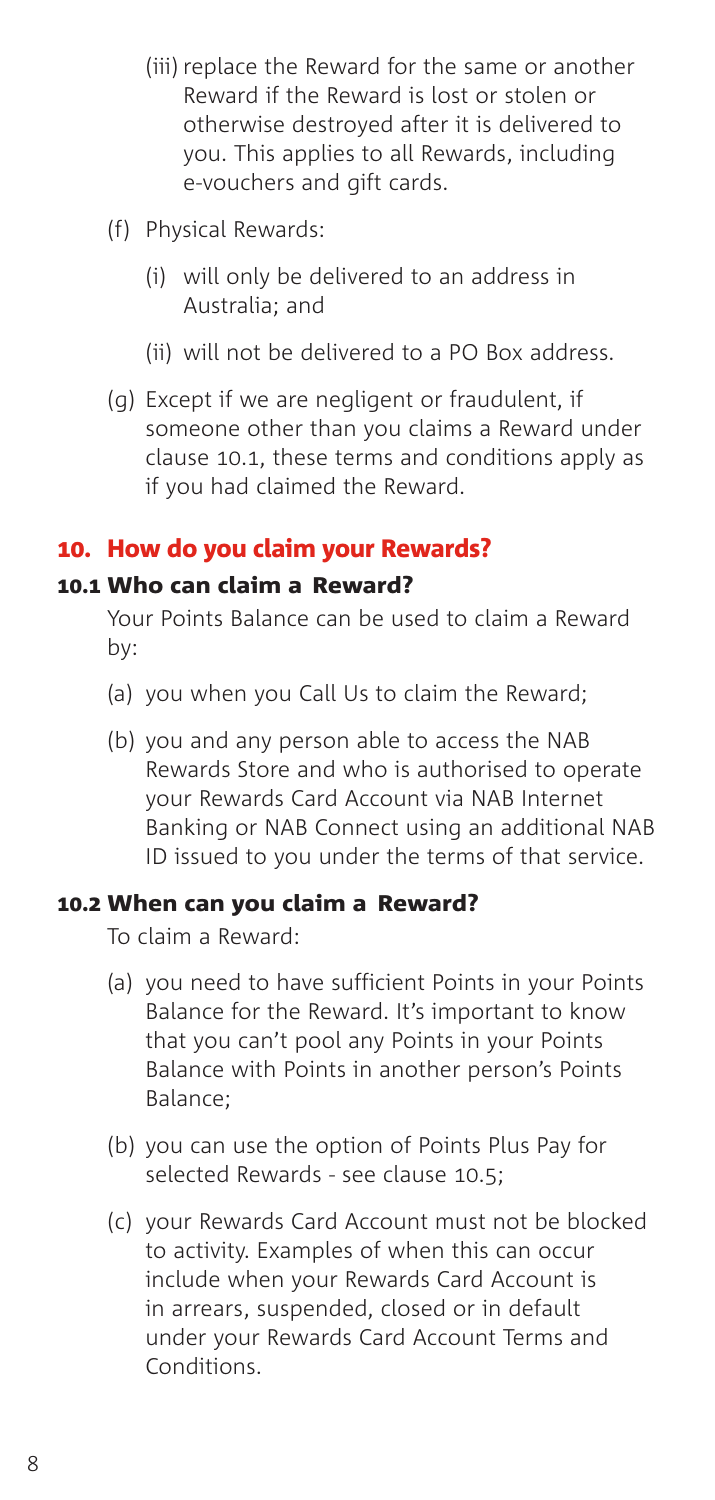#### 10.3 How can you claim your Rewards?

You can Call Us or access the NAB Rewards Store to claim Rewards.

#### 10.4 Automatic Points redemption

We may periodically invite you to establish an arrangement to automatically redeem NAB Rewards Points for specific Rewards. The terms and conditions applying to each arrangement we invite you to participate in will be made available before you enter into any arrangement of this type.

#### 10.5 What if I don't have enough Points?

<span id="page-8-1"></span>Rewards available using Points Plus Pay are described on the NAB Rewards Store and other promotional material.

When a Reward is available using Points Plus Pay:

- (a) you may use your Points to redeem for a portion of the Reward and obtain the remainder of the Reward by using any form of payment acceptable to the Points Plus Pay provider;
- (b) you may not use gift cards or e-vouchers to pay for the monetary component of the Reward; and
- (c) if you use your Card for the monetary component of the Reward, you will earn Points under clause [3.](#page-1-1)

## 11. What types of Rewards are there?

<span id="page-8-0"></span>Clause [9](#page-6-0) "What are Rewards?" and this clause apply to the category of Rewards below. Other special terms may apply and will be provided on the NAB Rewards Store.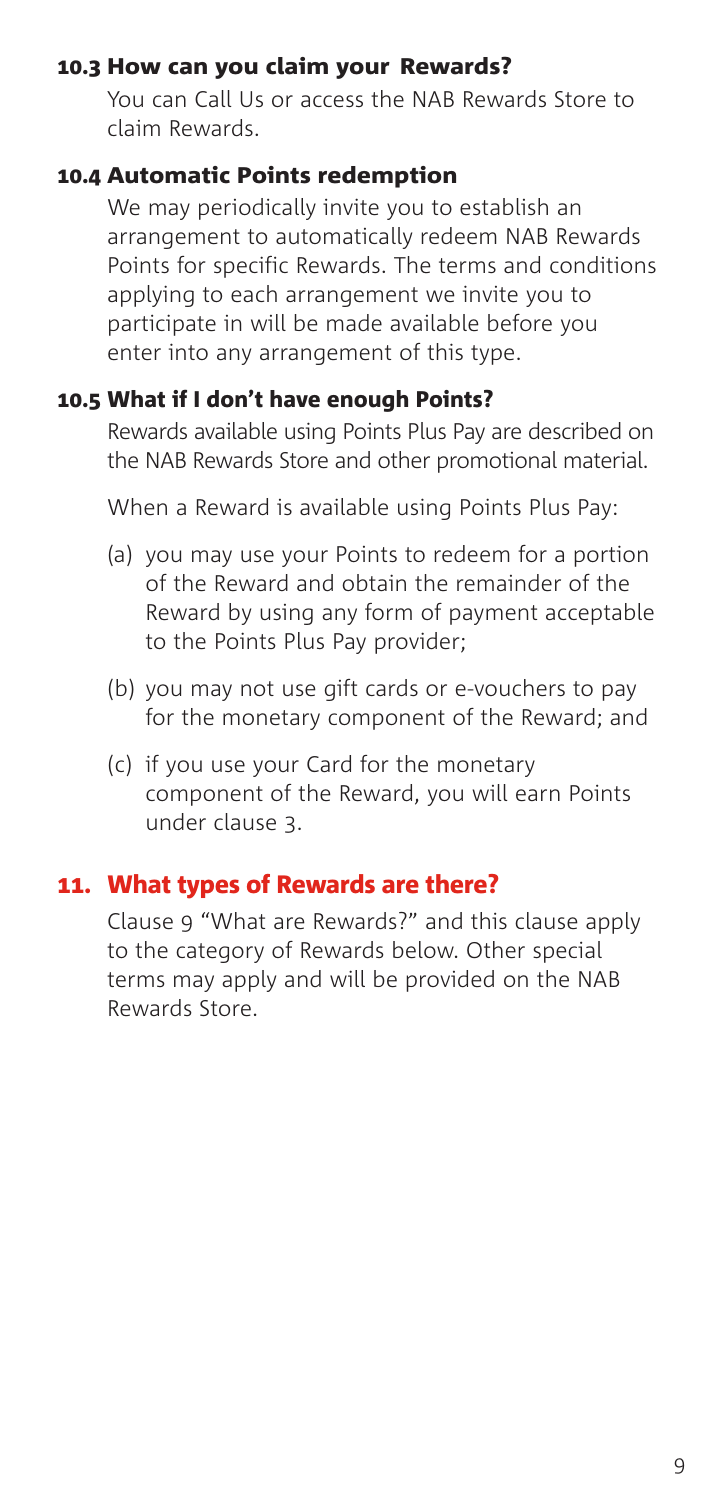## 11.1 Loyalty program rewards

You may redeem your Points and transfer them for points with other loyalty programs that are listed on the NAB Rewards Store at the time you wish to make the transfer. To do so you must:

- (a) be a member of the applicable loyalty program. Membership of NAB Rewards does not entitle you to membership of any other loyalty program. Your membership of the loyalty program is subject to the terms and conditions of that program;
- (b) have earned any required minimum number of Points;
- (c) redeem Points in accordance with any required multiple of Points (e.g. multiples of 1,000); and
- (d) only redeem whole Points for the Points of the applicable loyalty program.

The number of Points required to redeem for the points with other loyalty programs may vary between Card types (for example, if the Card is Signature or Classic) and loyalty programs. This redemption rate, which is set by us, is described on the NAB Rewards Store and may be changed by us from time to time.

For information about the loyalty programs, minimum Points requirements and current redemption rates, visit the NAB Rewards Store.

When you ask to redeem Points for points with another loyalty program, the Reward will normally be available to you in your loyalty program account within 14 Business Days of your request. However, we are not responsible if there is any delay.

Once Points have been redeemed for points with the other loyalty program they:

- (i) cannot be converted back to Points or otherwise used for Rewards under NAB Rewards; and
- (ii) are subject to the terms and conditions of the applicable loyalty program. We are not responsible if you are unable to use the Points with the other loyalty program as you had expected.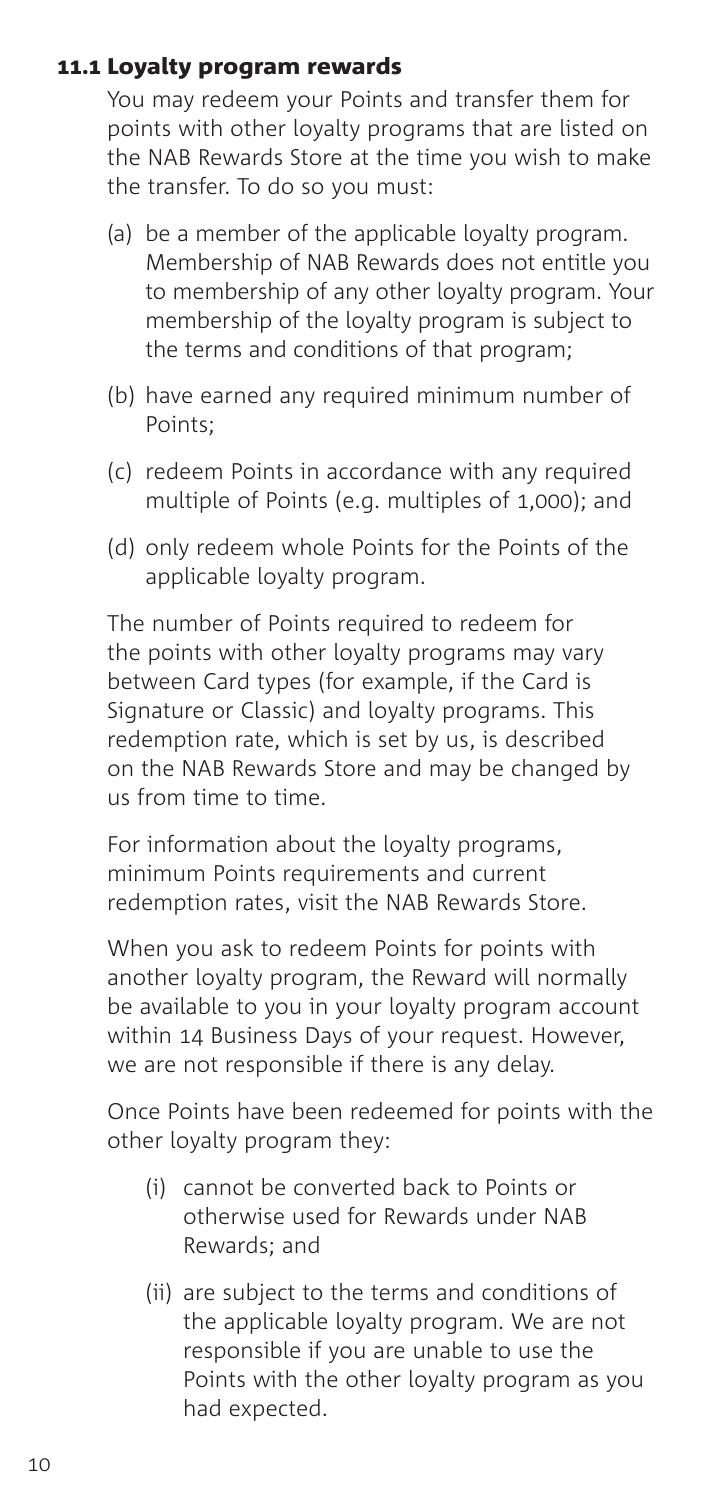#### 11.2 Physical gift cards and e-vouchers

You may redeem Points for gift cards and e-vouchers.

You'll be notified of any terms and conditions that apply to use of your gift card or e-voucher, including any expiry date.

These Rewards:

- (a) cannot be redeemed or exchanged for cash or travellers cheques; or
- (b) used to earn Points under NAB Rewards.

Please allow 1 hour for delivery of e-vouchers and 10 Business Days for delivery of your physical gift cards.

#### 11.3 Cashback to your Rewards Card Account

You may redeem Points and receive a credit to your Rewards Card Account used to earn the Points.

Additional conditions about how you can redeem Points for this purpose is available on the NAB Rewards Store, including:

- (a) the minimum number of Points or multiples of Points required; and
- (b) the redemption rate.

The credit to your Rewards Card Account will be made within 10 Business Days of your Points redemption request. As soon as this happens the credit is available for your use provided your Rewards Card Account is in sufficient credit.

You must still pay the minimum payment on your Monthly Card Statement as required by your Reward Card Account Terms and Conditions.

Any credit to your Rewards Card Account is nonrefundable.

## 11.4 Cashback to your transaction account

You may redeem Points and receive a credit to a nominated NAB account.

Additional conditions about how you can redeem Points for this purpose is available on the NAB Rewards Store, including: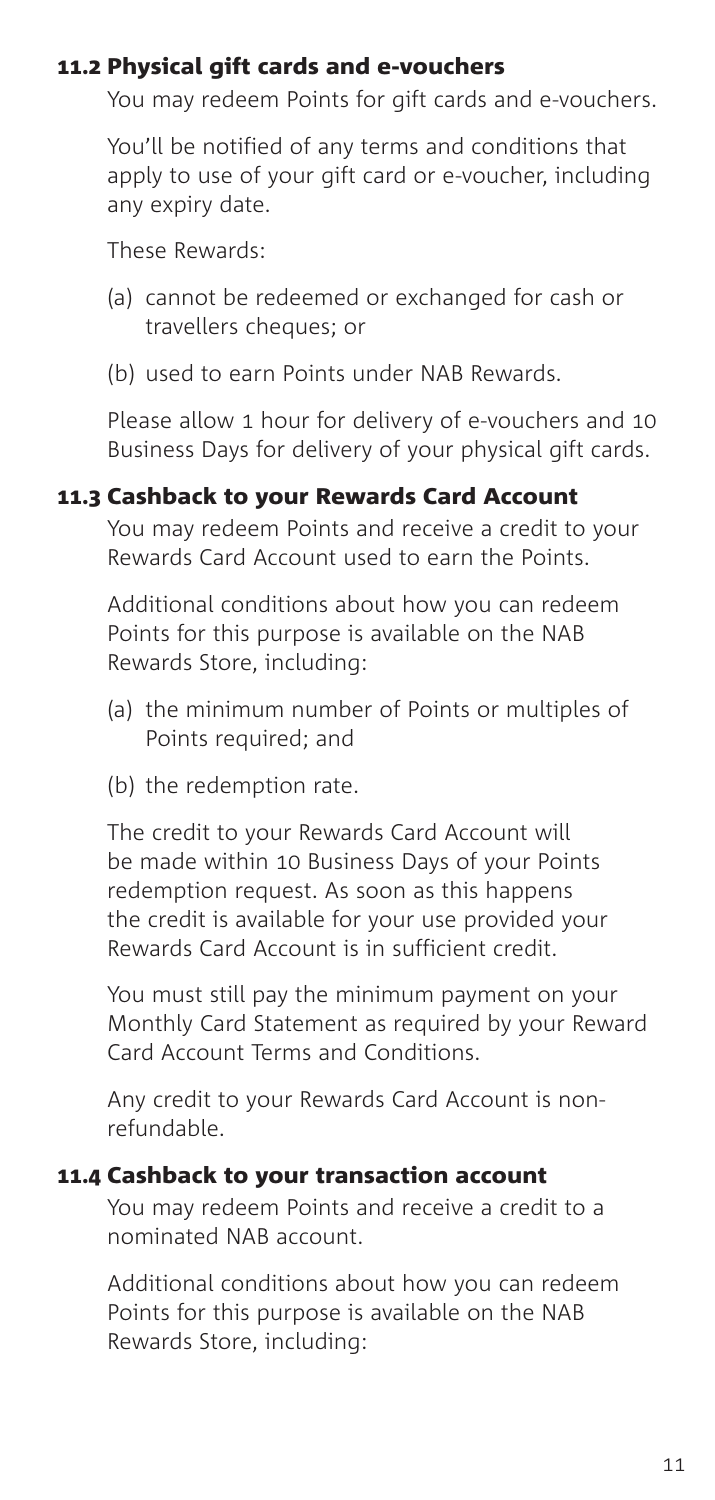- (a) the list of NAB accounts you can nominate;
- (b) the minimum number of Points or multiples of Points required; and
- (c) the redemption rate.

We will credit your nominated NAB account within 10 Business Days of your Points redemption request. As soon as the credit occurs it is available for your use. Any credit to your nominated NAB account is non-refundable. We accept no responsibility if you have incorrectly entered BSB or account numbers.

# 11.5 Charities

You may redeem Points and make a donation to a charity.

Additional conditions about how you can redeem Points for this purpose is available on the NAB Rewards Store, including:

- (a) the list of charities to which you can make a donation;
- (b) the minimum number of Points or multiples of Points required; and
- (c) the redemption rate.

When you redeem Points for a charity under NAB Rewards:

- (i) NAB cannot issue you a tax invoice in relation to the redemption; and
- (ii) you should make your own enquires with your tax adviser to understand if any tax deductions arise with this redemption.

## 11.6 Travel Rewards

You may redeem Points for travel Rewards. You will be provided more information about this Reward category on the NAB Rewards Store, including:

- (a) the list of travel Rewards Providers and available travel Rewards; and
- (b) the minimum number of Points required.

The travel Rewards Provider's standard terms and conditions apply to any travel Reward. We are not responsible for any failure of the travel Rewards Provider to provide travel.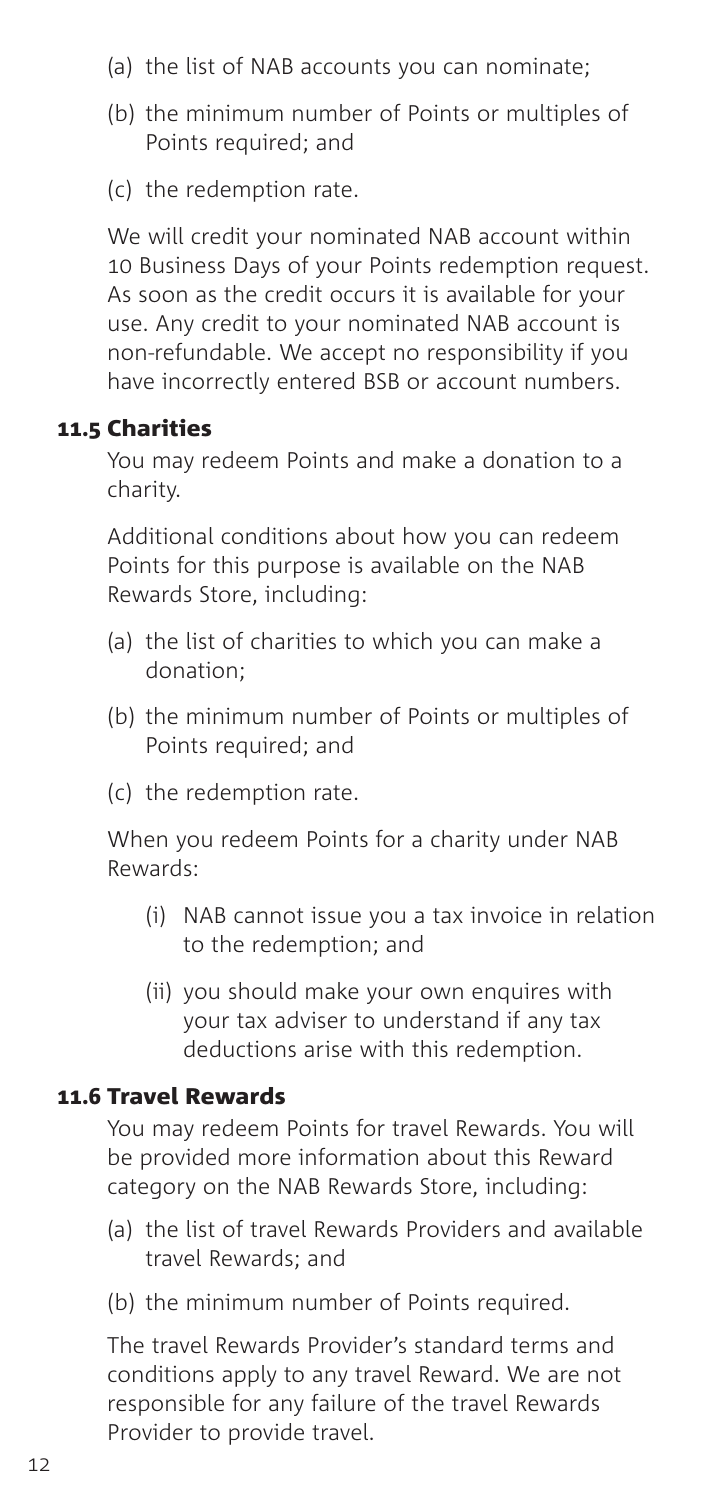#### 12. How long do you have to use your Points before they expire?

- <span id="page-12-1"></span>(a) Points in your Points Balance must be used to claim a Reward within 36 months from the date the transaction earning those Points was processed to your Rewards Card Account. Points that remain unused in your Points Balance after that period will expire and be forfeited.
- <span id="page-12-2"></span>(b) If you ask us to cancel or close your Rewards Card Account, you have up to 60 days from the date you make the request to use any Points in your Points Balance. To redeem these Points you need to Call Us. Points that remain unused in your Points Balance after that period will expire and be forfeited.
- (c) If you return a Reward and we consent to the return (see clause 9), the points you used to redeem the Reward will be credited to your account. You have up to 30 days from the date the Points are credited to your account to use these Points. Points that remain unused after that period will expire and be forfeited.
- (d) In the event of your death, your executor or administrator, on provision of reasonable supporting documentation of their appointment, may redeem Points in your Points Balance within 60 days of notifying us of your death. After that date any unused Points will expire and be forfeited. No other person, including a Cardholder, can redeem Points once we are notified of your death by your executor or administrator.
- (e) If NAB Rewards is terminated by us, we will let you know how long you have to use your Points – see clause [20.](#page-19-0)

# 13. How to transfer your Points to someone else

<span id="page-12-0"></span>This clause describes the circumstances in which you can transfer Points from the Points Balance applicable to your Business Rewards Card Account.

#### 13.1 Who?

If you earn Points using a Business Rewards Card Account, you may Call Us to transfer Points from your Points Balance to either: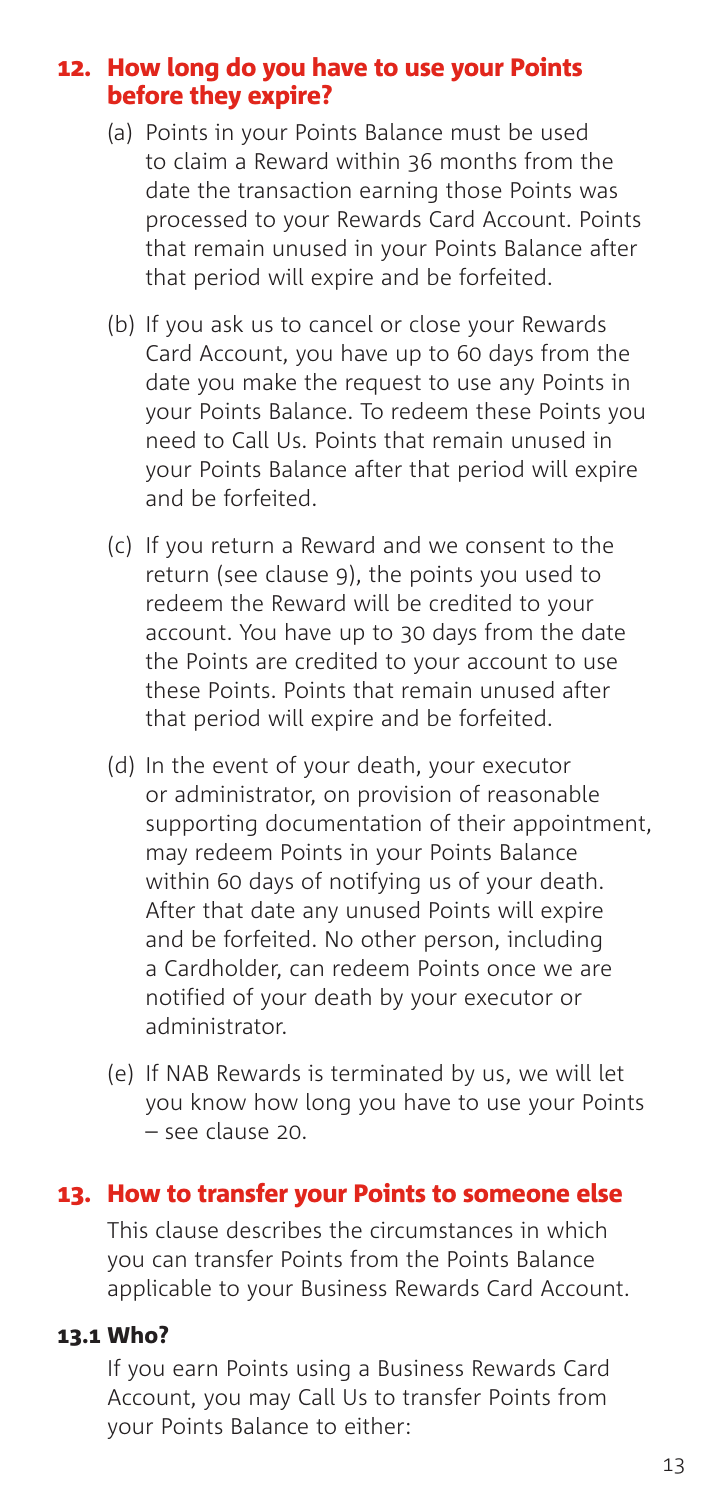- (a) the Points Balance of another Related Body Corporate; or
- (b) the Points Balance of a Cardholder.

## 13.2 What you need to provide

At the time you make the request you will be required to provide the full name and address details of the recipient of the Points.

When we process the transfer:

- (a) both you and the recipient of the Points must have an Open and Active Rewards Card Account when the transfer is made. The transfer cannot be reversed or cancelled by either you or the recipient of the Points;
- (b) Points which have been transferred to the recipient's Points Balance retain their expiry period. This recipient of the Points will be advised on their Monthly Card Statement when the transferred Points will expire; and
- (c) you must not require or receive any payment or anything else of value for any transfer of Points to anyone else.

The transfer of Points may have tax implications. We recommend you and the recipient of the Points check with an accountant or tax adviser for further information.

# 14. Who is responsible for the Reward?

<span id="page-13-0"></span>We give no verbal, written or implied warranty about any Rewards provided under NAB Rewards. In particular, we don't represent that any particular Reward is suitable for a particular purpose for which you intend to use it. A Reward will normally come with a warranty from the supplier or manufacturer of the Reward and any claim in respect of that Reward should be made directly to the supplier or manufacturer.

This doesn't prevent you from claiming against us where we supply services in connection with NAB Rewards. If you are a consumer, consumer protection laws include non-excludable warranties which may entitle you to compensation and we can only limit our liability in the way and to the extent it's permitted by those laws.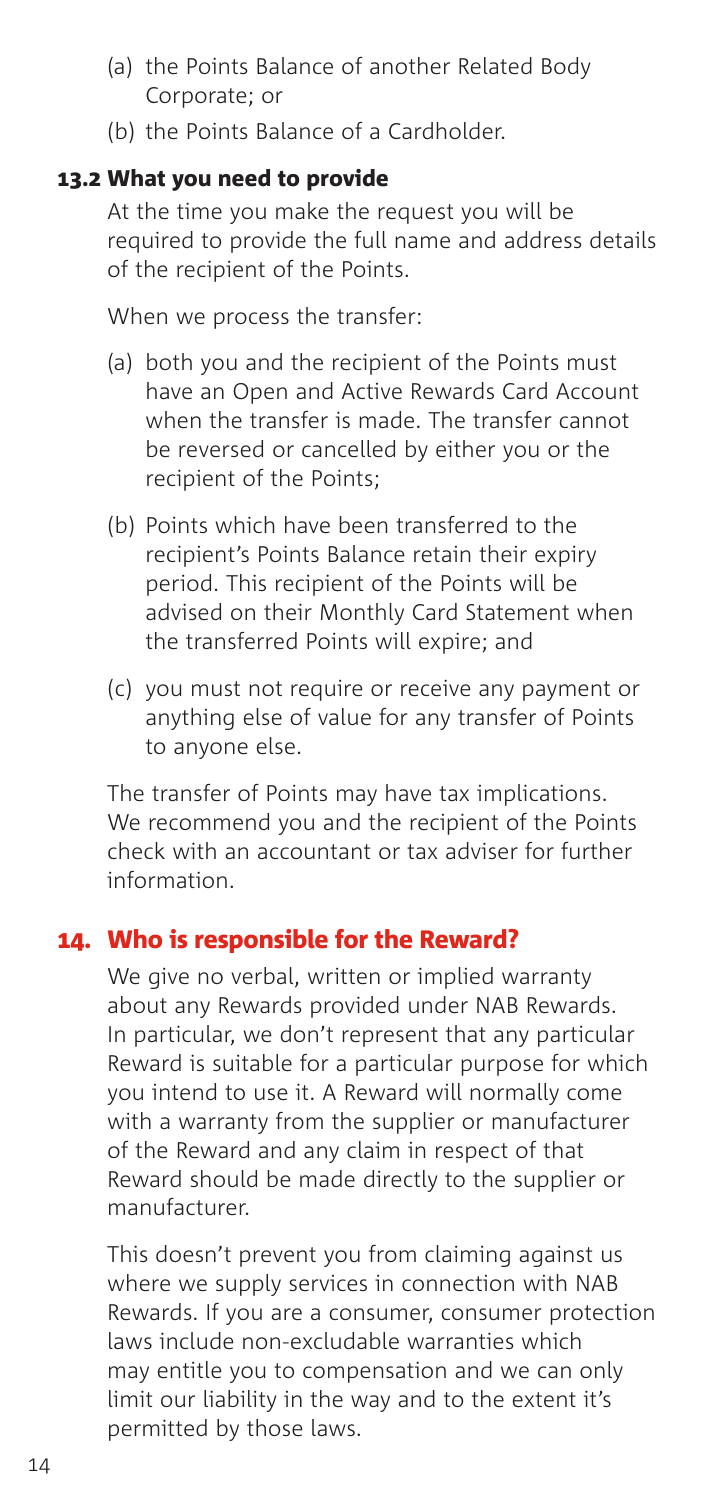If we are liable for the breach of any term implied by law, our liability for loss or damage from the breach is limited to:

- (a) supplying the service again or paying the costs of having the service resupplied; or
- (b) replacement or repair of the Reward or payment of the cost of replacing or repairing the Reward.

Except to the extent provided by law we do not accept any liability for:

- (i) the loss, theft or destruction of a Reward;
- (ii) loss arising from the death, injury or consequential loss arising from the supply of a Reward; or
- (iii) any disruption to NAB Rewards, delay or inability to provide a Reward caused by circumstances beyond our control like industrial disputes or acts of God.

We make every reasonable effort to ensure the description of offers in connection with Bonus Points, Rewards and Rewards Provider terms are correct. However, we are necessarily reliant on the information provided by Bonus Points Providers and Rewards Providers being accurate and for this reason we are not responsible for any inaccuracy in the description of a Bonus Points promotion or of a Reward or any terms applicable to the Reward.

## 15. How do you get a dispute resolved?

If you have a complaint in relation to NAB Rewards, your allocation of Points or your Points Balance, please Call Us.

We'll aim to resolve any problem on the spot. Sometimes we may require you to confirm details of your complaint in writing and to provide supporting details.

If we can't resolve the complaint promptly we will let you know how long we expect it to take. We'll also let you know when we have completed our investigations and the reasons for our decision.

If you are not satisfied with the way your complaint has been resolved or the steps we have taken, you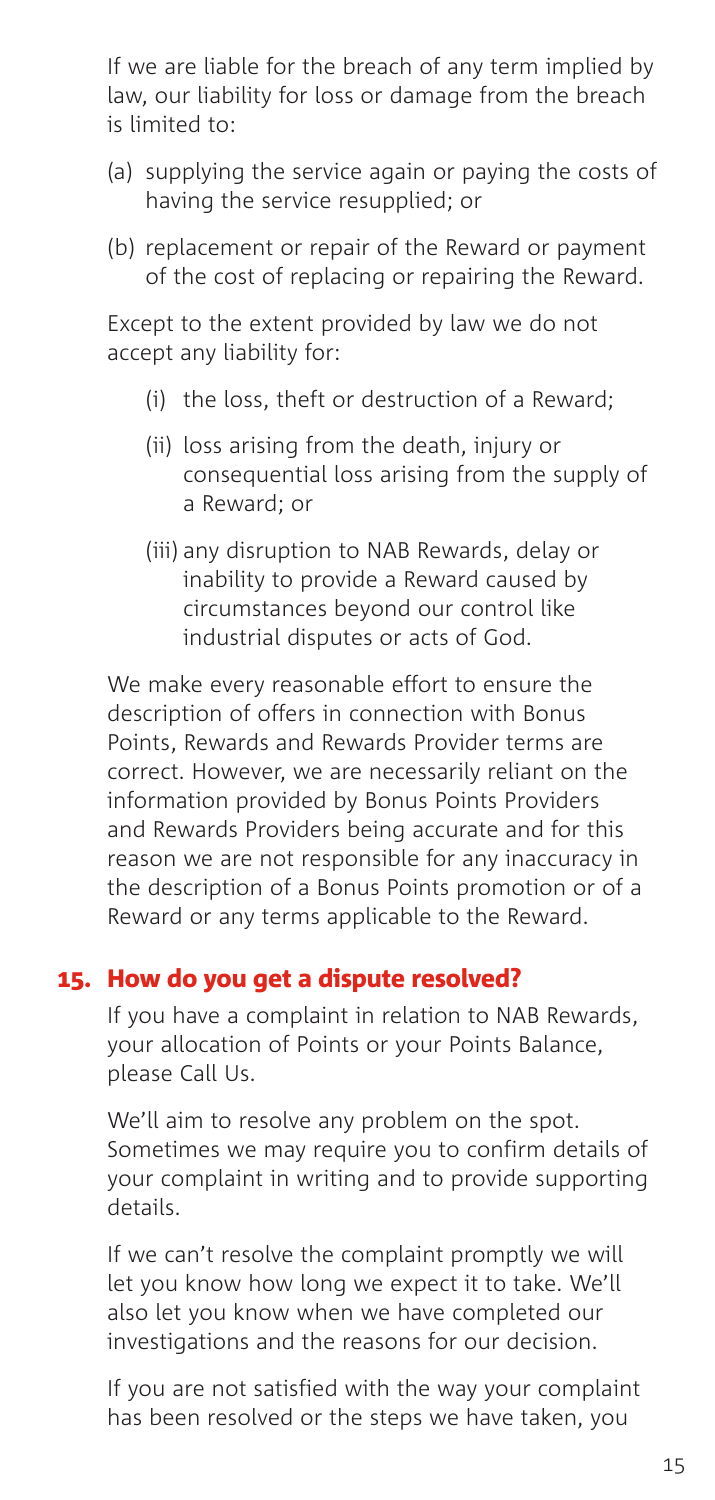may wish to contact our external dispute resolution scheme, the Australian Financial Complaints Authority (AFCA). This is a free service established to provide you with an independent mechanism to resolve specific complaints.

The AFCA can be contacted at: Telephone: 1800 931 678 (free call) Website: <https://www.afca.org.au> Postal: GPO Box 3 Melbourne VIC 3001

# 16. How we communicate with each other

#### 16.1 If you need to contact us

You can Call Us for any enquiries about NAB Rewards including Points Balance, Points information on your Rewards Statement or Rewards.

#### 16.2 If we need to contact you

We will send you any notices or information about NAB Rewards required by these terms and conditions (including changes to these terms and conditions as described in clause 20) by electronic methods (as permitted by law).

These methods may include: email, SMS, a message in your Rewards Statement, or through NAB Internet Banking or the NAB app.

If we communicate with you by email or SMS, we will use the email address or mobile phone number recorded on our file. We consider the notice received on the date on the notice or when it reaches the addressee's electronic address, whichever is later. You'll need to regularly check your electronic communication for any notices we've sent you – and let us know if you change your contact details, such as your email address or mobile phone number.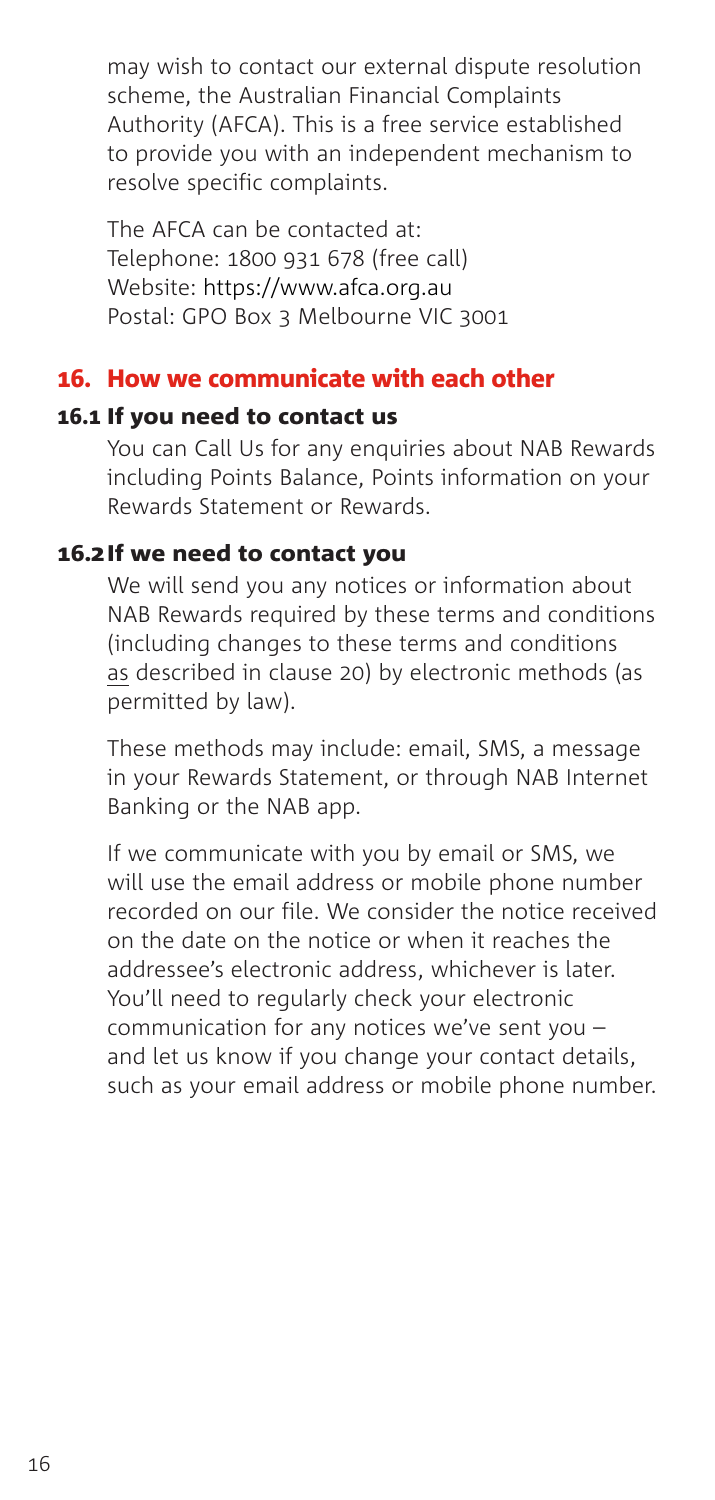# 17. Tax Matters

We recommend that you or anyone authorised to earn and redeem Points seek independent tax advice about the tax consequences (including any fringe benefits tax and goods and services tax or reporting requirement) arising from the use of this Rewards Card Account or Card, or from using NAB Rewards, or any Reward or other available NAB Rewards facilities.

## 18. Personal Information

#### 18.1 How we collect and use your personal information

We will collect, hold, use and disclose information about you and other people you authorise to use your Points Balance in connection with NAB Rewards. Information will include certain personal information, and transaction information relating to the use of a Card or Rewards Card Account, Points earned and requests for Rewards.

We will use this information for the purposes of NAB Rewards to provide and market Rewards and services to you, including the products and services of our service providers and other third parties.

#### 18.2 We can disclose your personal information to others

We may disclose this information to others in connection with NAB Rewards, including to:

- (a) our service providers and agents engaged for the purpose of the administration, provision of services relating to NAB Rewards and promotion of NAB Rewards; and
- (b) Reward Providers, Bonus Points Providers and other third parties engaged for the purposes of performing other services in connection with NAB Rewards, including the provision of a Reward.

We treat all personal information with care and in accordance with our privacy policy, which is available if you Call Us or at [www.nab.com.au/privacy](http://www.nab.com.au/privacy).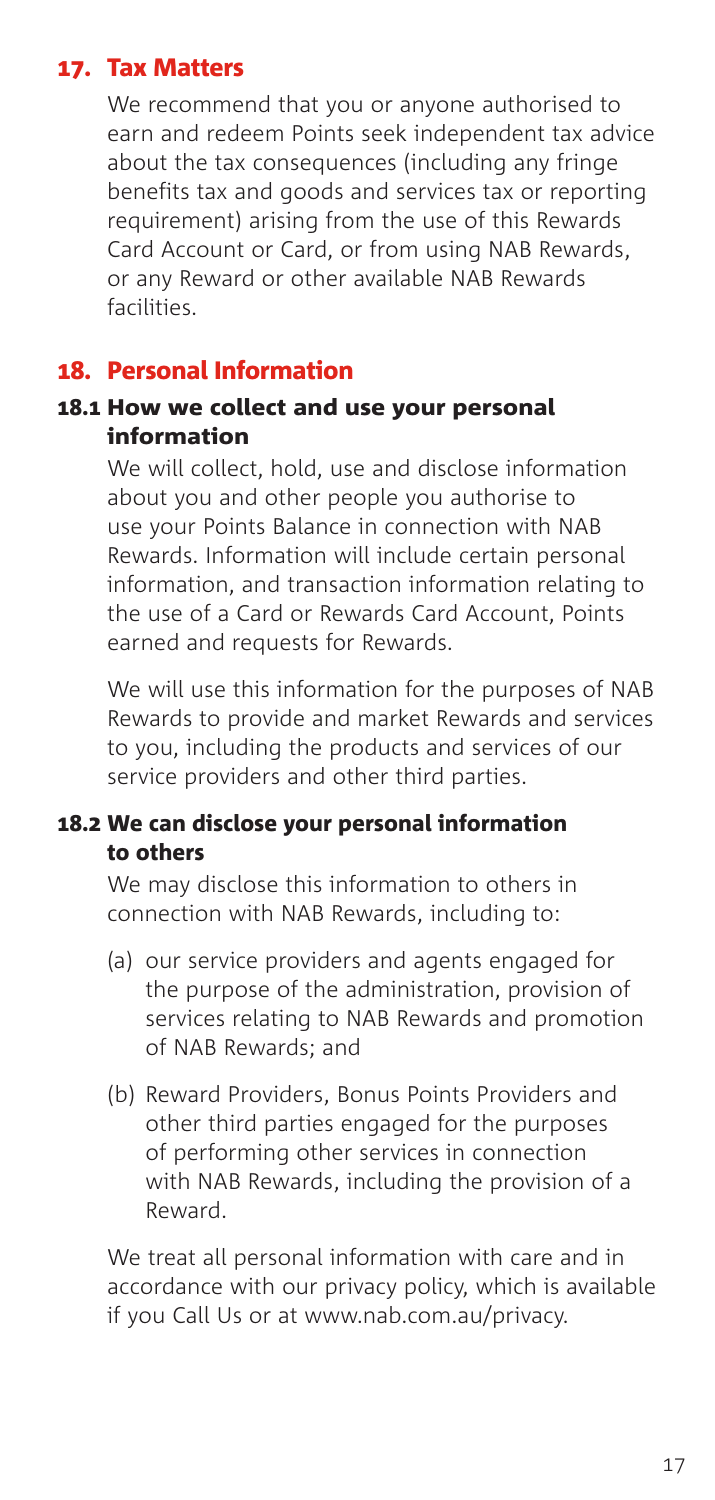## 18.3 We can tell you about offers and news

We may also use or disclose your personal information to let you know about offers and news about NAB Rewards and our Rewards partners electronically (e.g. email, SMS, and social networking forums) that we believe may be of interest to you. You can let us know at any time if you no longer wish to receive direct marketing electronic offers from NAB Rewards by calling us on 13 22 65. We will process your request as soon as practicable.

You can also unsubscribe from marketing applicable to NAB Rewards at any time if you Call Us or follow the unsubscribe link in an electronic communication (including received from NAB Rewards. When you do this, you will be unsubscribing from all NAB Rewards marketing from us.

# 19. Termination of NAB Rewards

We may terminate NAB Rewards at any time acting reasonably. Where possible, we will give you at least 90 days' notice of the termination and cancellation of your Rewards Card Account (if applicable). Circumstances where prior notice may not be possible include where we are affected by events outside our control (for example, one of our key Rewards partners terminates their arrangement with us or can no longer perform their obligations).

If we give you notice after termination, Points will continue to be credited to your Points Balance in relation to transactions that occurred prior to the date of termination but only if we received notice of the transaction within 90 days after the date of termination.

Any notice we give will include the general reasons for termination (if possible), and the time period available to you to use Points in your Points Balance to claim Rewards. Points will be available for use at least three months from the date we notify you that NAB Rewards is discontinued.

Examples of when we may terminate include, but are not limited to:

(a) where you are in default under these terms and conditions or the terms and conditions of another facility that the Customer has with us;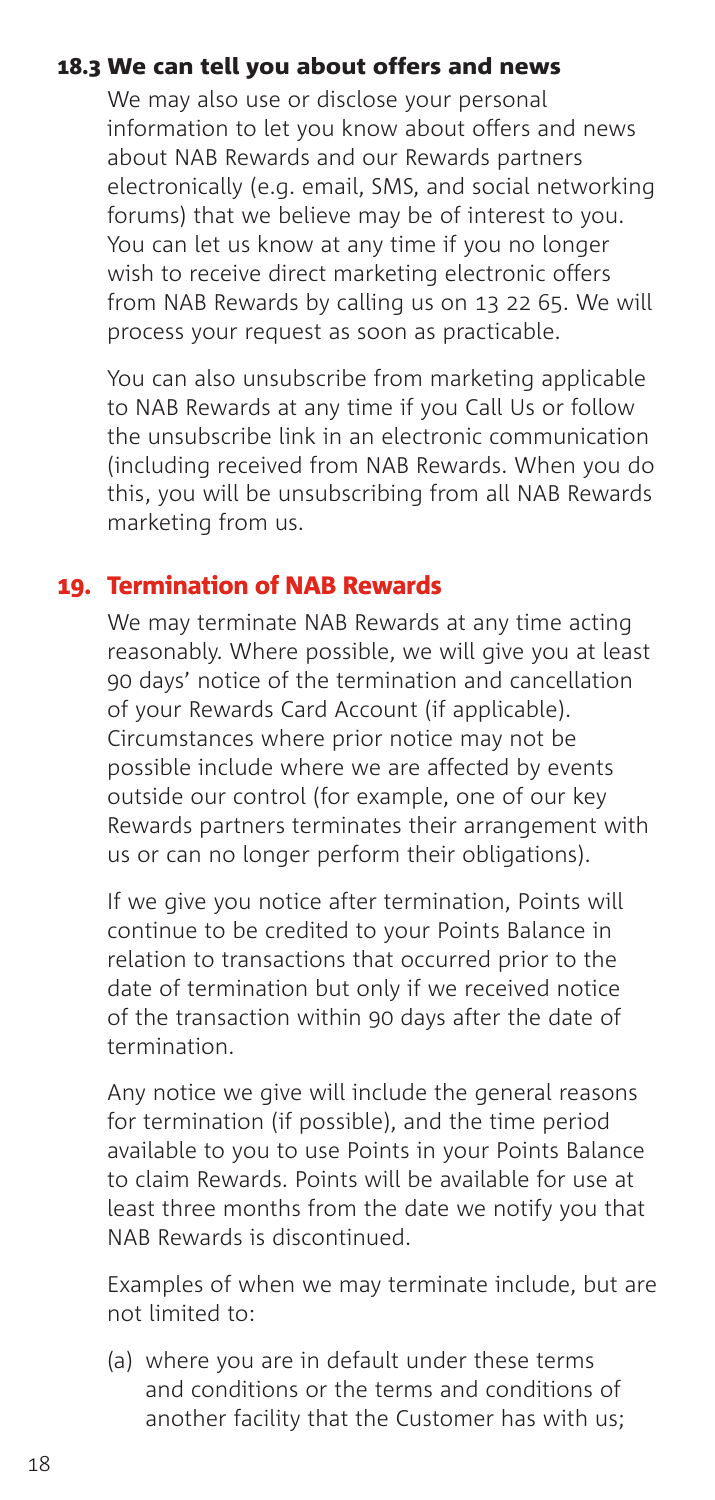(b) where we believe on reasonable grounds that the continued operation of the account may cause loss to the Customer or us.

These examples are for guidance only and do not limit our ability to cancel the account.

Clause [12\(b\)](#page-12-2) describes the time you have to use Points if you cancel or close your Rewards Card Account.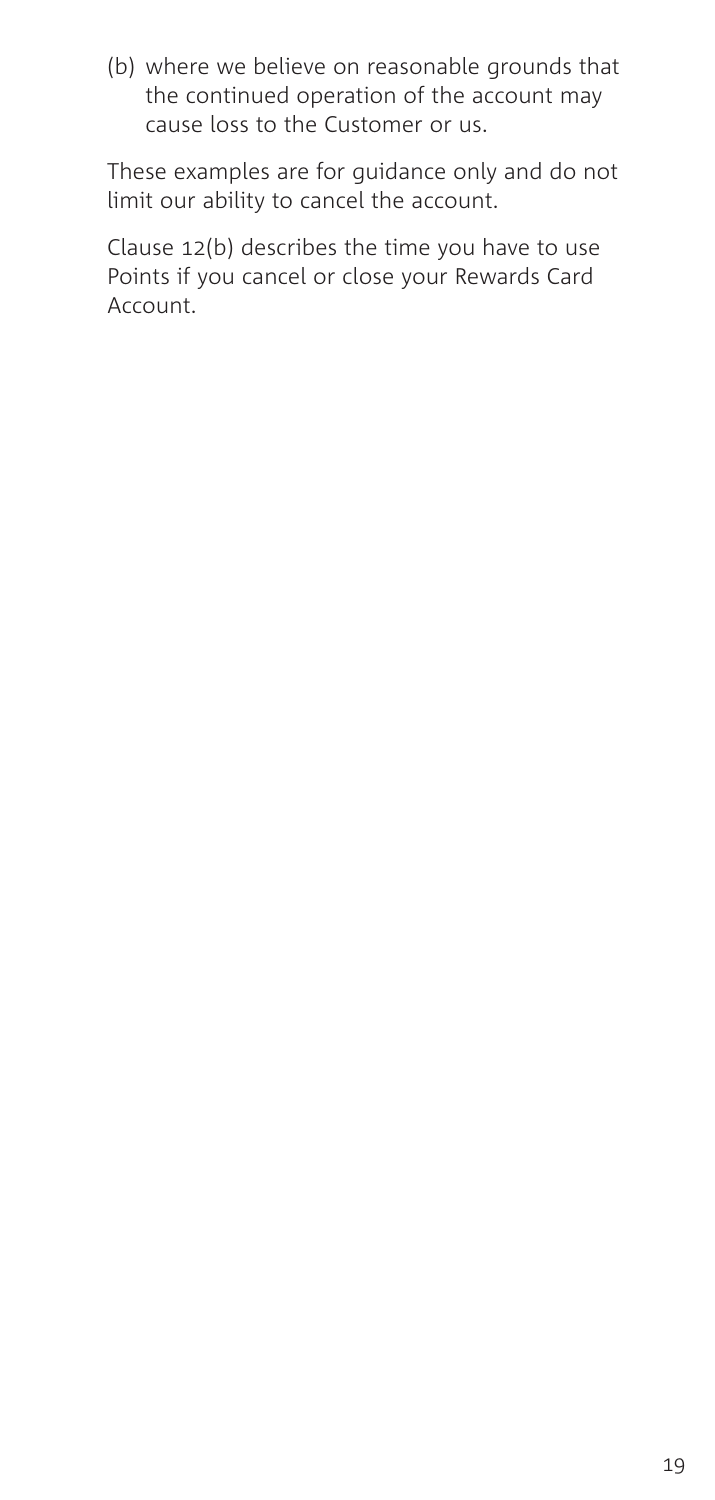## 20. Changes to these terms and conditions

<span id="page-19-0"></span>(a) We may change these terms and conditions and other terms and conditions that apply to Rewards (described in clause [11](#page-8-0)). We can:

| <b>Change</b>                                                                                                                                       | <b>Notification period</b>                                                                                                        |
|-----------------------------------------------------------------------------------------------------------------------------------------------------|-----------------------------------------------------------------------------------------------------------------------------------|
| Change in the way you<br>earn Points, including a<br>change to existing ways or<br>the introduction of new<br>ways according to the type<br>of Card | At any time without prior<br>notice. We will make<br>current information about<br>the way to earn Points<br>available in the FAQs |
| Change to allocation of<br>Points for dollar spent                                                                                                  | At any time by giving<br>you at least 30 days prior<br>written notice                                                             |
| Change the period for<br>expiry of Points                                                                                                           | At any time by giving<br>you at least 30 days prior<br>written notice                                                             |
| Remove Rewards                                                                                                                                      | At any time and without<br>prior notice. Current<br>information is available on<br><b>NAB Rewards Store</b>                       |
| Add and remove Bonus<br>Points Providers and<br>Reward providers from NAB<br>Rewards                                                                | At any time and without<br>prior notice. Current<br>information is available on<br><b>NAB Rewards Store</b>                       |
| Introduce any fee<br>or charge to use the<br>services available in NAB<br>Rewards                                                                   | At any time by giving you<br>at least 30 days written<br>notice                                                                   |
| Change to the number<br>of Points required to<br>redeem a Reward                                                                                    | At any time and without<br>prior notice. Current<br>information is available on<br><b>NAB Rewards Store</b>                       |
| Change the format and<br>frequency of Reward<br>Statements                                                                                          | At any time without notice                                                                                                        |
| Any other changes,<br>acting reasonably                                                                                                             | At any time by giving you at<br>least 30 days written notice                                                                      |

(b) Where the Reward Provider or Bonus Points Provider is not us, the Rewards Provider and Bonus Points Provider may make changes at any time and without notice to the terms and conditions applying to the Reward they provide or the terms and conditions applying to the special promotion they offer in connection with Bonus Points, as applicable.Changes to these terms will be notified on the NAB Rewards Store.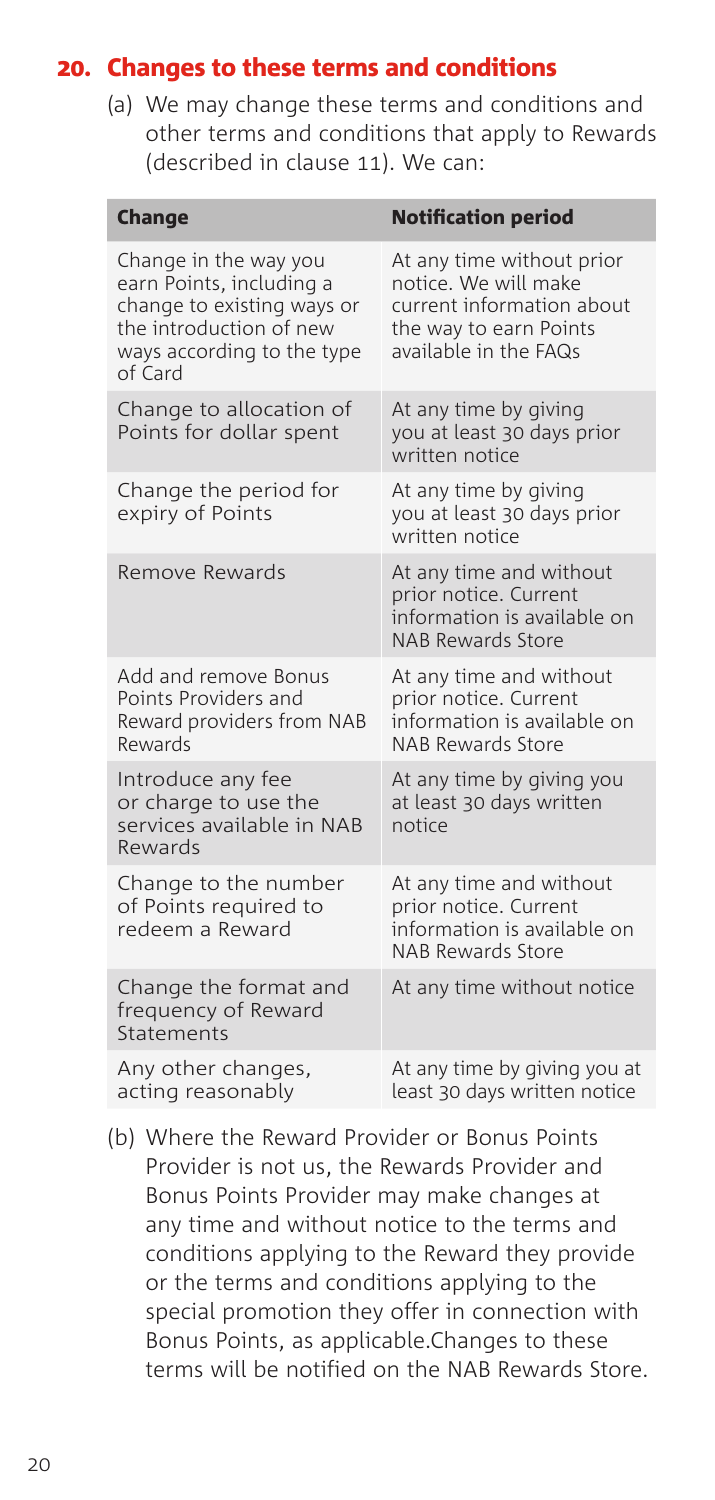# 21. What some words mean

| <b>Term</b>                                    | <b>Definition</b>                                                                                                                                                                                                                                |
|------------------------------------------------|--------------------------------------------------------------------------------------------------------------------------------------------------------------------------------------------------------------------------------------------------|
| Accountholder,<br>you or your                  | means the person in whose name the<br>Rewards Card Account is kept and who<br>is responsible for all transactions on<br>the Rewards Card Account. For Business<br>Rewards Card Accounts this includes the<br>facility owner                      |
| <b>Bonus Points</b>                            | mean Points described in clause 4                                                                                                                                                                                                                |
| <b>Bonus Points</b><br>Provider                | means a provider who offers Bonus Points<br>or additional Bonus Points in connection<br>with NAB Rewards and includes us                                                                                                                         |
| <b>Business Days</b>                           | means a day other than a Saturday or<br>Sunday or a day gazetted as a public<br>holiday throughout Australia                                                                                                                                     |
| <b>Business Rewards</b><br><b>Card Account</b> | means NAB Rewards Business Signature<br>or any other NAB business card facility<br>notified to Accountholders from time to<br>time as being a Business Rewards Card<br>Account for the purposes of these terms<br>and conditions and NAB Rewards |
| Call Us                                        | means using the contact telephone<br>numbers below<br>• for Personal Rewards Card Accounts<br>$-132265$<br>• for Business Rewards Card Accounts<br>$-131012$                                                                                     |
| Card                                           | means a card issued by us in connection<br>with your Rewards Card Account                                                                                                                                                                        |
| <b>Cardholder</b>                              | means a person you have nominated to<br>be a cardholder on your Rewards Card<br>Account in accordance with the Rewards<br>Card Account Terms and Conditions                                                                                      |
| <b>FAQs</b>                                    | means the Frequently Asked Questions<br>available in the NAB Rewards Store for<br>information about NAB Rewards                                                                                                                                  |
| <b>Monthly Card</b><br><b>Statement</b>        | means the statement of account issued to<br>you in accordance with the Rewards Card<br><b>Account Terms and Conditions</b>                                                                                                                       |
| <b>NAB Rewards</b>                             | means the NAB Rewards program provided<br>by us in accordance with these terms and<br>conditions                                                                                                                                                 |
| <b>NAB Rewards</b><br><b>Store</b>             | means the website we make available to<br>you in connection with NAB Rewards via<br>NAB Internet Banking or NAB Connect, or<br>any other channel NAB makes available<br>to you                                                                   |
| <b>Open and Active</b>                         | refers to the status of the Rewards Card<br>Account, where the account and Card can<br>be used to make transactions                                                                                                                              |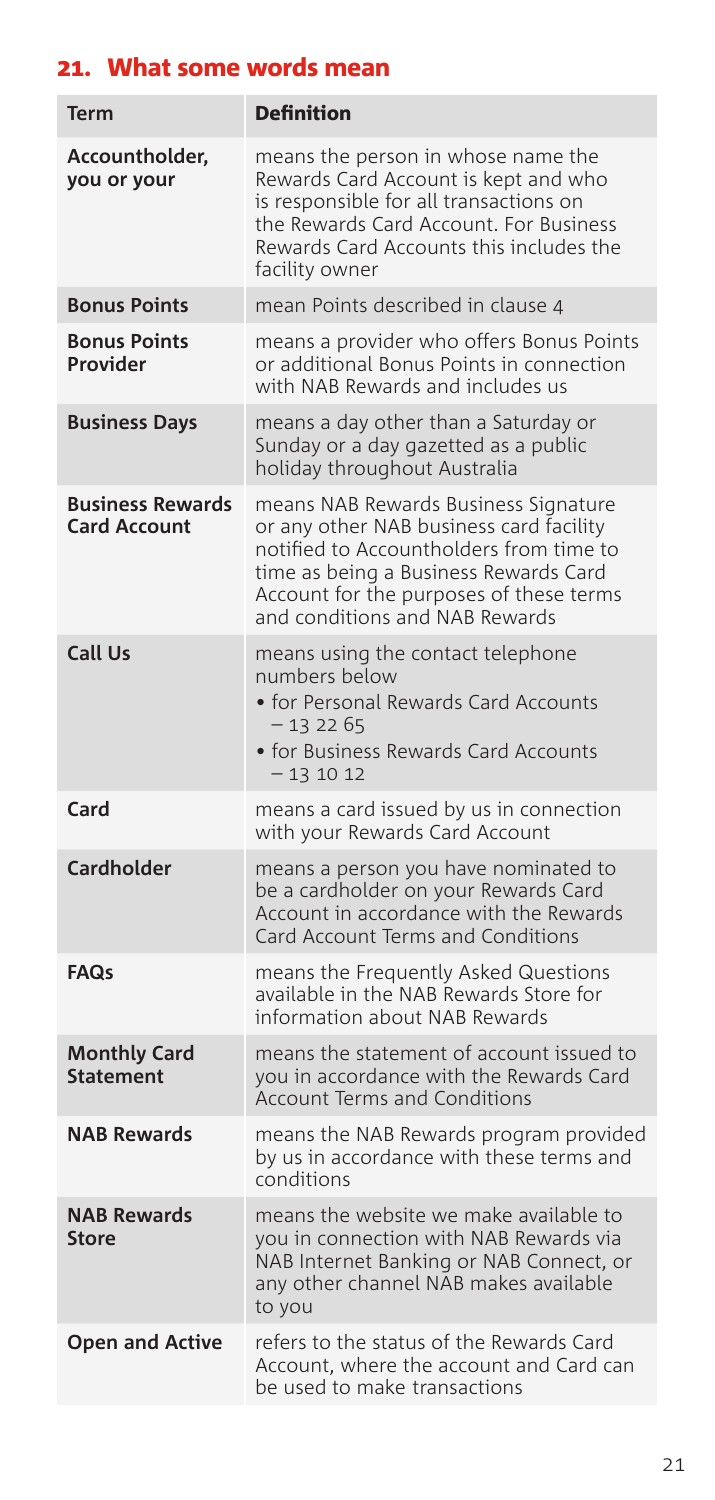| <b>Term</b>                                                   | <b>Definition</b>                                                                                                                                                                                                                                                                                     |
|---------------------------------------------------------------|-------------------------------------------------------------------------------------------------------------------------------------------------------------------------------------------------------------------------------------------------------------------------------------------------------|
| <b>Personal Rewards</b><br><b>Card Account</b>                | means a NAB Rewards Classic or NAB<br>Rewards Platinum or NAB Rewards<br>Signature or any other NAB Personal<br>Rewards Card Account notified to<br>Accountholders from time to time as being<br>a Personal Rewards Card Account for the<br>purposes of these terms and conditions<br>and NAB Rewards |
| <b>Points</b>                                                 | means the points earned on eligible<br>transactions in accordance with these<br>terms and conditions                                                                                                                                                                                                  |
| <b>Points Balance</b>                                         | means the total of points earned in<br>connection with your Rewards Card<br>Account and recorded on the NAB Rewards<br>Store and which is used for the purposes<br>of determining entitlement for a Reward                                                                                            |
| <b>Points Plus Pay</b>                                        | means the method of obtaining Rewards<br>described in clause 10.5                                                                                                                                                                                                                                     |
| <b>Related Body</b><br>Corporate                              | as defined in the Corporations Act 2001                                                                                                                                                                                                                                                               |
| Reward                                                        | means a good or service or entitlement to<br>a good or service (eg. e-voucher) which can<br>be obtained by the redemption of Points<br>in a Points Balance under these terms and<br>conditions                                                                                                        |
| <b>Rewards Card</b><br>Account                                | means the Personal Rewards Card Account<br>or Business Rewards Card Account which is<br>a Rewards Card Account for the purposes<br>of these terms and conditions and NAB<br>Rewards                                                                                                                   |
| <b>Rewards Card</b><br><b>Account Terms</b><br>and Conditions | means the terms and conditions applicable<br>to your Rewards Card Account                                                                                                                                                                                                                             |
| <b>Rewards Provider</b>                                       | means us or any other person who agrees<br>to provide Rewards in connection with<br><b>NAB Rewards</b>                                                                                                                                                                                                |
| <b>Rewards</b><br><b>Statement</b>                            | means your NAB Rewards statement which<br>shows Points earned in connection with<br>your Rewards Card Account during the<br>period of the statement and includes the<br>Points Balance at the closing date of the<br>statement                                                                        |
| We, us, our or<br><b>NAB</b>                                  | means National Australia Bank Limited<br>ABN 12 004 044 937                                                                                                                                                                                                                                           |